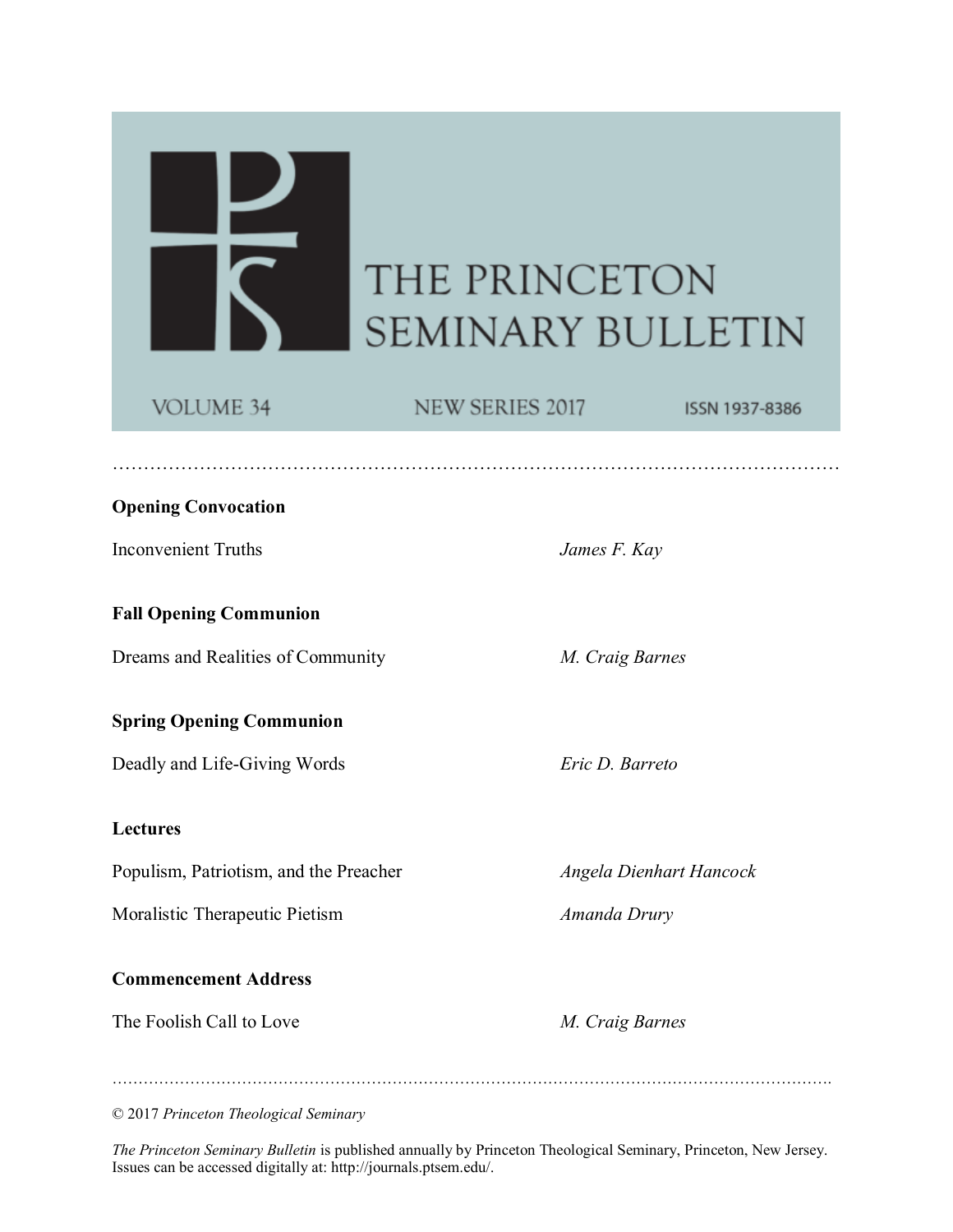#### **Moralistic Therapeutic Pietism** Amanda Drury

*Amanda Drury, Associate Professor of Practical Theology, Indiana Wesleyan University, Marion, Indiana, delivered this opening lecture of* The Princeton Lectures on Youth, Church, and Culture, April 25, 2017.

> hen we encounter a teenager who really seems to "get it," we need to follow up to see just what exactly they "got."

It is becoming increasingly difficult to claim a faith tradition without including caveats. "I'm a Christian, but not the kind who…" "I'm a Christian but I believe that…" "I'm a Protestant who thinks…" We make more apologies than declarations. In this particular political climate, our statements of faith appear with ready-made disclaimers. We have modifiers, adjectives, statements of clarification, because the only thing worse than being a Christian is being *that* kind of Christian. Of course, this assumes we say anything at all. Sometimes it's just easier to duck. What we proclaim, if we proclaim anything at all, is not anything prophetic as much as it is…nice.

We've been trying of late to add some passion to the niceness. However, in an effort to get our teenagers to feel something remotely religious we forget there can be unintended consequences of passionate faith. And so when we encounter a teenager who really seems to "get it," we need to follow up to see what they "got."

It has been twelve years since we first heard that phrase "Moralistic Therapeutic Deism"–the National Study of Youth and Religion led by Christian Smith and Melinda Denton revealing that the de facto religion of North American teenagers seems to be one where God is a divine butler or a cosmic therapist. You ask the average church-attending teenager what they believe and they shrug. God is a God of "benign whateverism;" Smith and Denton say<sup>1</sup>. Christianity, is a religion of the nice. We've been hearing all about this for the past decade.

Smith and Denton's studies suggest that these teenagers are an accurate reflection of their parents. What you see in the parent is reflected in the child. Kenda Dean followed up this research with the alarming observation that it's not that teenagers aren't paying attention in church. It's that they *are* paying attention. They are picking up what we are putting down. These teenagers are holding up a mirror, allowing us to see the ramifications of our formational words.

Somewhere along the way the good news started seeming less good and more—*nice*. And this nice news wasn't really even *news*; it was stale. The Good News morphed into a very nice history lesson where we were transformed not so much into the image of Christ as we were into the color of beige.

 $\overline{a}$ 

<sup>1</sup> Christian Smith and Melinda Lundquist Denton, *Soul Searching: The Religious and Spiritual Lives of American Teenagers* (Oxford: Oxford University Press, 2005), 266. I am increasingly grateful for my research assistant, John Wilson, for his contributions to this piece.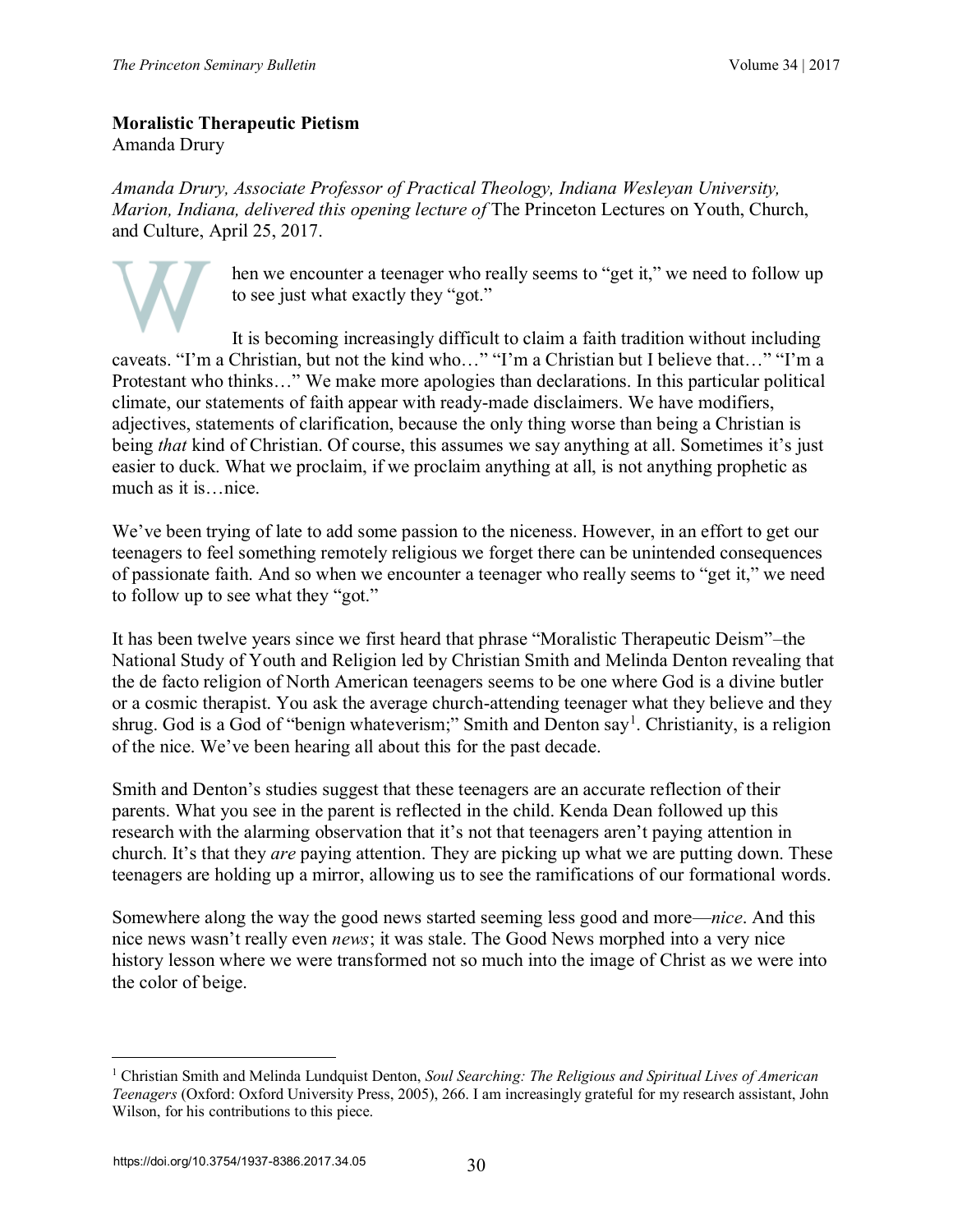That was twelve years ago. We've had twelve years to get our sea legs in this newly described Moralistic Therapeutic Deist territory, twelve years asking: "how do we convince teenagers that this matters? That this is worth dying for? That God is not a distant, removed being but is present. Here. That faith and sacrifice often go together." We've spent twelve years trying to bring back the passion.

Now full disclosure: I have spent the last ten of those twelve years feeling pretty smug. MTD was a description of *other* people. Of *other* churches. *Other* faith traditions.

I come from a tradition that is highly articulate and highly devoted. You ask us what we believe and not only can we tell you, we can also tell you how you can believe it for yourself. We talk about Jesus like he's our best friend. We speak of God as if we just spent an hour at Starbucks with him (and there's a good chance we actually did). And I love that about my tradition. I really do.

I knew about an immanent God. I understood my faith went beyond being nice. I was told God was present, always watching and that God loved the world, pined for it, really. I was told that true peace came through Christ Jesus, that happiness meant holiness, and that my faith was worth dying for.

There was only one problem: I believed it.

In our post MTD world, we have *been struggling with the question, "What if our teenagers don't take this whole faith thing* seriously?" However, perhaps an equally weighty question is, "What if they do?"

I believed Jesus was a present and personal God who wanted to be involved in my everyday life. I also believed I was continually on the cusp of hurting God's feelings.

I believed my faith involved suffering and sacrifice and that Jesus called for less of me and more of him. I also believed that if I was not involved in some kind of spiritual battle, I was doing something wrong. Comfortability equaled complacency and complacency equaled backsliding. If you're not moving forward, you are obviously moving backward.

I believed Jesus was the answer for the world in the same way I believed an EpiPen® was needed for a peanut allergy. And so my task in life was to run to every person I met and ask, "Are you allergic to peanuts? Do you have an EpiPen®? I have one right here." Because what kind of monster isn't offering an EpiPen® to a world dying of peanut exposure?

I was not caught up in the life of God; rather, Jesus was in my pocket ready to be used. My faith was less, "I have come that they might have life," and more along the lines of God as Princess Leia, "Help me, Mandy, you're my only hope!"

Somewhere along the way the good news stopped seeming so good. It was news, all right. There was a message to be shared that was quite different from the message of the world. But the news wasn't necessarily good. And when the Good News isn't good, it's just news...alternative news.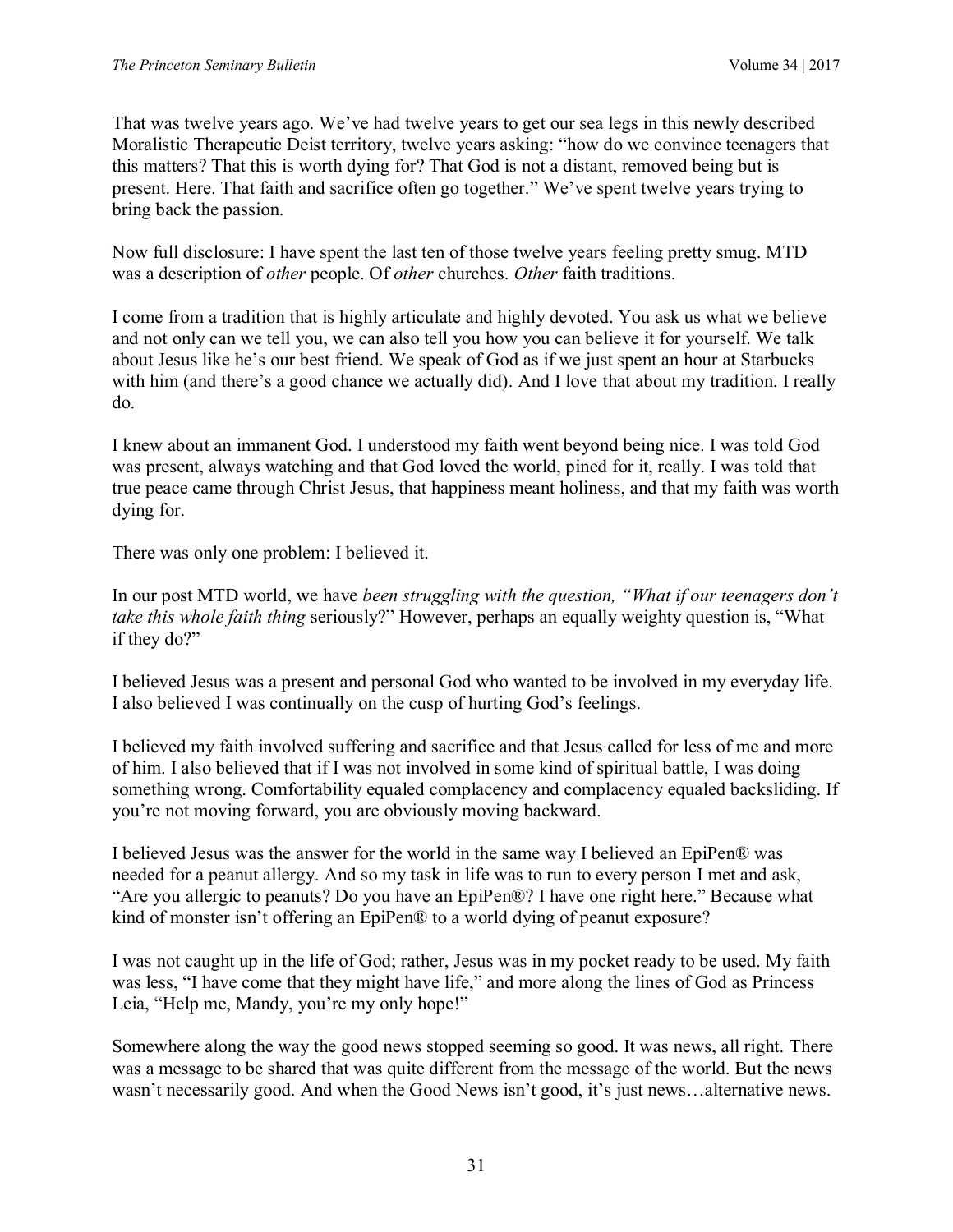My fear is that in running from moralistic therapeutic deism, we run the risk of overcorrecting in a Pac-Man like fashion; coming out on the other side. My fear is that in stoking flames of passion within an MTD context we are unintentionally creating a culture of Moralistic Therapeutic Pietism.

While there are teenagers operating under the MTD pretext that God is here to make them happy, there are also those teenagers who are equally convinced they are here to make God happy. Both strands have distorted images of God. And it's within this context, many of us have found ourselves shifting from a religion of "benign whateverism" to a kind of "malignant fervor."

| <b>Question</b>            | <b>Moralistic Therapeutic Deism</b>                                                                                     | <b>Moralistic Therapeutic Pietism</b>                                                                                |
|----------------------------|-------------------------------------------------------------------------------------------------------------------------|----------------------------------------------------------------------------------------------------------------------|
| Metaphysical<br>beginning  | 1. A god exists who created and ordered<br>the world and watches over human life on<br>earth.                           | 1. A god exists who created and ordered<br>the world and planned out every day of<br>my life before I was even born. |
| <b>Moral means</b>         | 2. God wants people to be good, nice, and<br>fair to each other, as taught in the Bible<br>and by most world religions. | 2. God wants people to be holy and<br>obedient, to pray and read their bibles, and<br>to share their faith.          |
| <b>Moral ends</b>          | 3. The central goal of life is to be happy<br>and to feel good about oneself.                                           | 3. The central goal of life is to make God<br>happy                                                                  |
| <b>Metaphysical middle</b> | 4. God does not need to be particularly<br>involved in one's life except when God is<br>needed to resolve a problem.    | 4. God wants to be involved in every<br>single aspect of one's life, and if he's not,<br>his feelings are hurt.      |
| Metaphysical/moral<br>end  | 5. Good people go to heaven when they<br>die.                                                                           | 5. Saved people go to heaven when they<br>die.                                                                       |

Here's a look at both MTD and MTP in a side by side comparison:

For MTD, "Immanuel" means "God with us…when we're in trouble." And for MTP "Immanuel" means "God with us…and can't live without us." If MTD is, "I will go to God when I am anxious," MTP is, "I am anxious because of God." The therapeutic element is certainly there. If I can make God feel happy, then I will feel happy. My happiness is contingent on God's happiness, and God's happiness is contingent on my actions. In MTD God is emotionally distant. In MTP God is emotionally needy. If MTD is a bastardization of the Gospel, than MTP is its incestuous counterpart.

The 2014 movie, "Stations of the Cross" follows 12-year-old Maria who is a part of a Vatican 2 rejecting, conservative Catholic sect and is preparing for her upcoming confirmation. The film is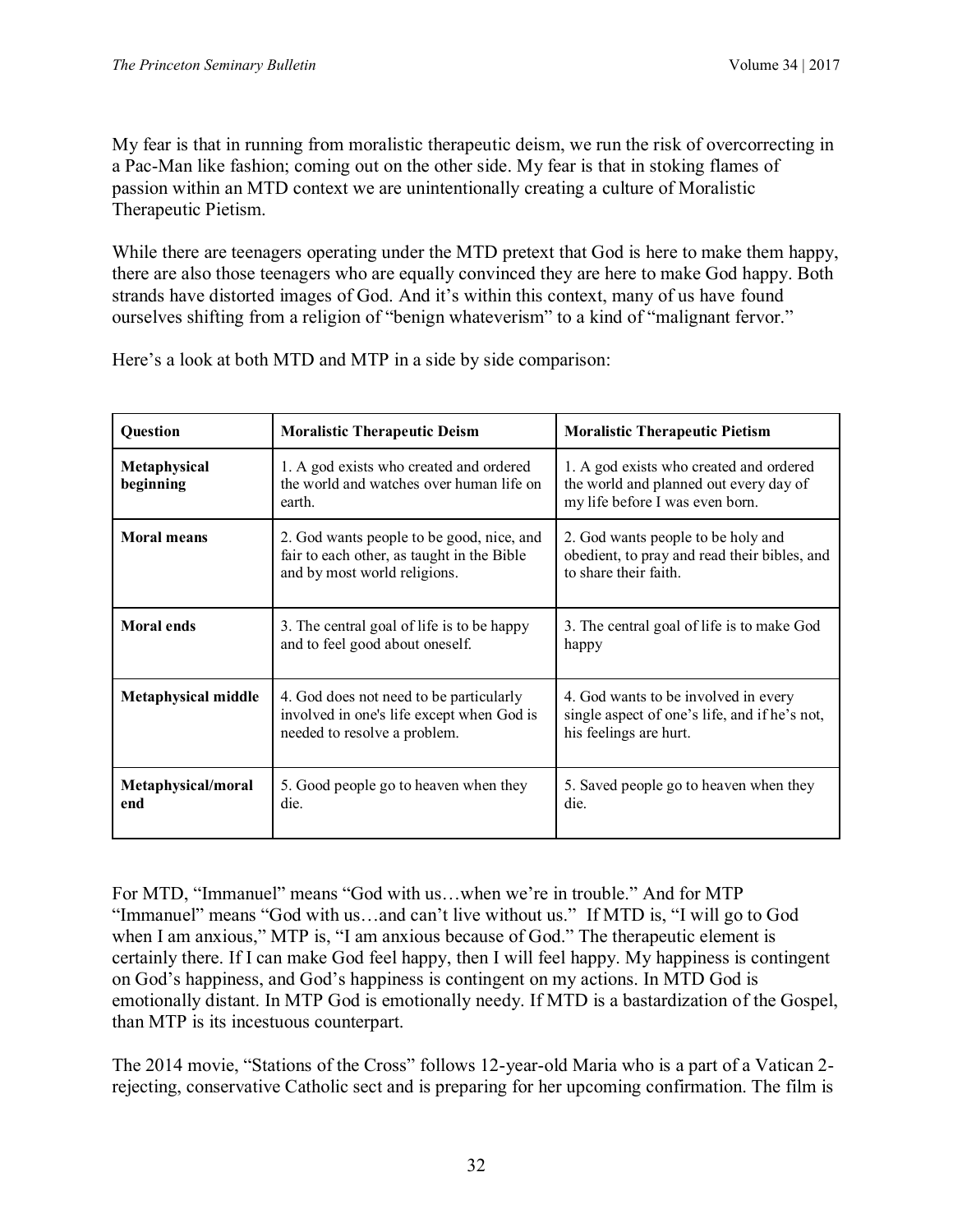broken into fourteen fixed, wide-angled shots, each representing one of the stations of the cross.2 The cinematography alone is worth watching as each scene unfolds within a single, stationary and continuous shot.

The movie opens at the first station of the cross, "Jesus is condemned to death." Maria and her peers are receiving instructions from their priest concerning their upcoming confirmation. The priest describes the world as being at war with the Gospel and invites the young teenagers to enlist as warriors, making sacrifices to advance the Kingdom of God. By this logic a sacrifice (i.e. not listening to music on the radio) creates more space in my life for the Holy Spirit to reside. "Each time we say 'no' we make room for Jesus in our hearts," he reasons. The ultimate call, of course, is to give one's entire life as sacrifice, thereby being fully dedicated to God. Maria, taking all of this in, asks whether or not one could make a sacrifice for the sake of another. We soon learn that Maria has her 4-year-old brother in mind who has a form of autism and has yet to utter a single word.

The second scene opens with the title, "Jesus Carries his Cross" and shows Maria on a walk with her family through the German countryside. After remarking on the beauty of the scenery, Maria asks Bernadette, her au pair, "Do you think it could be sacrificed?" Bernadette hesitantly supposes it could.

So, Maria continues the walk, keeping her gaze straight ahead and directed towards the ground. She has, in her mind, sacrificed a view, thereby creating more space inside of her for God. She takes it a step further and removes both her coat and her cardigan and continues her walk in the frigid spring air in a thin, short-sleeved blouse, sacrificing her warmth. Her reasoning: Less of me and my desires, more of God.

This backfires, however as Maria's stern and domineering mother approaches and scolds her daughter for her impractical clothing. Her mother mistakes the sacrifice for an attention-seeking move and accuses her daughter of being vain in her desire to show off her beautiful blouse. You see Maria's mental anguish as her attempts at piety are misinterpreted as pride.

The sacrifices continue. She gives up singing in a choir. She begins to spurn the young man with whom she enjoyed friendship. Her meal portions shrink and shrink until it is clear her own life is at risk. But Maria's joy is set before her. Her understanding of being wholly God's dictates how she operates within the world.

The day of Maria's confirmation arrives, and she approaches the altar shaking. She is already anxious about having all eyes on her, potentially admiring her confirmation dress. What if she falls into pride? As she kneels before the priest to receive a blessing she swoons, falls to the floor, and ultimately ends up hospitalized.

The doctors are clearly concerned. Not only is Maria not eating, but she clearly no longer desires to live. In fact, conversations about death meant to bring her to her senses only entrench her

 $\overline{a}$ 

<sup>2</sup> *Stations of the Cross*, directed by Dietrich Bruggemann (Germany: Film Movement, 2015).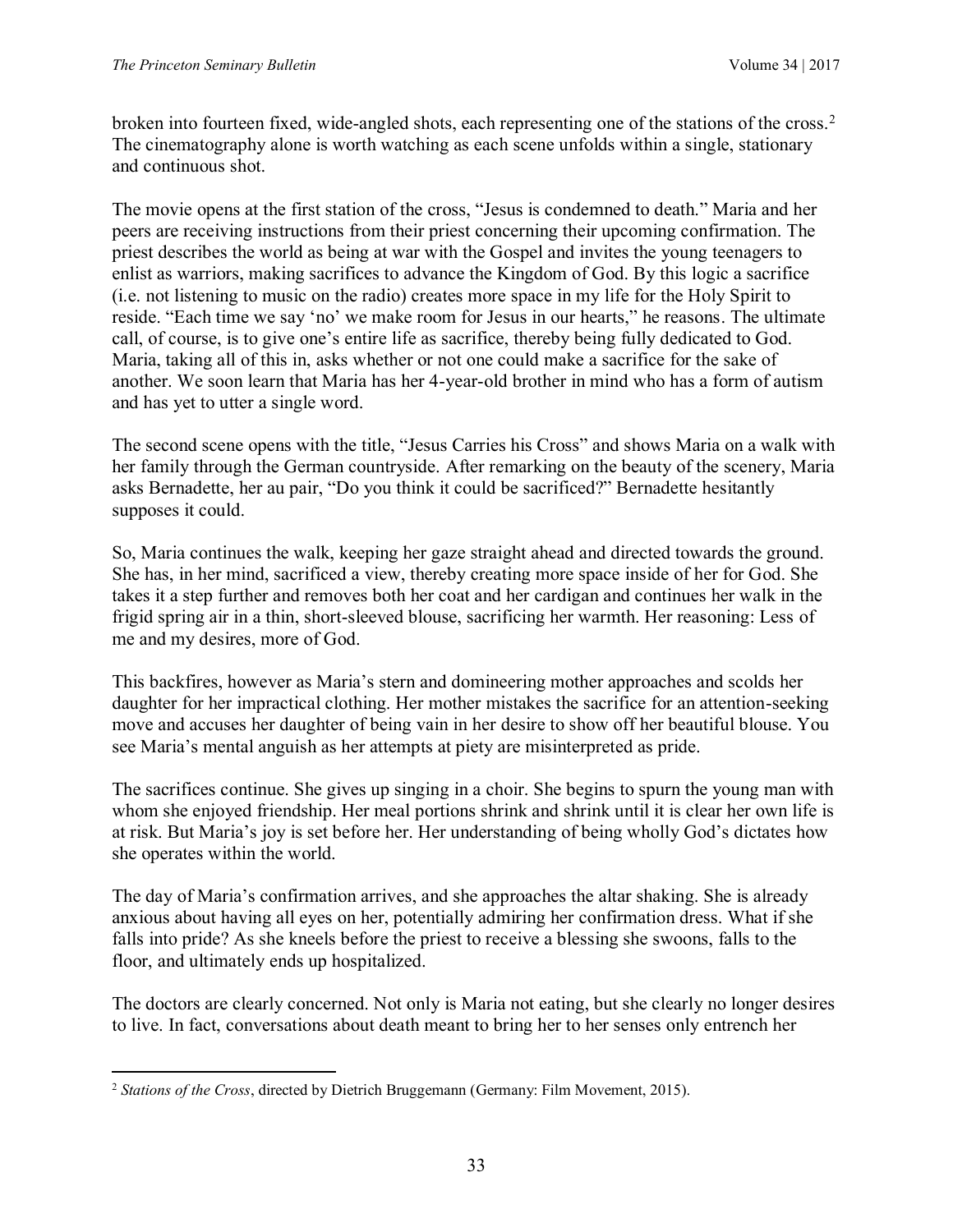$\overline{a}$ 

further in her desire to be a living sacrifice. Her nearness to death is her sign that she is closer to God. The nurse's wise pleas for health are received as foolishness.

In one of the final scenes, "Jesus dies on the cross," Maria is on her deathbed and requests that the priest visit and offer final unction. The priest arrives with communion and she opens her mouth to receive the sacrament. However, as she attempts to swallow the wafer, after having not eaten anything for quite some time, Maria begins to cough and choke to the point that she flat lines. The room fills with doctors, an attending nurse reaches into her mouth to dislodge the host, but despite their efforts, they are unable to resuscitate Maria. In an ironic and troubling twist, the moment Maria is declared dead, her autistic brother opens his mouth and utters his first words, leaving the viewers wondering just where and how God was present.

For Maria, the Bible was indeed a double-edged sword—one she was called to thrust herself upon. Maria was the good girl. The kid we all want in our youth group. She stays after church to ask questions. She desires to integrate her understanding of faith into her form of life. She seeks to honor her parents. When we encounter a teenager who seems to really "get it," we need to follow up to see what they got.

My earlier research focused on teenagers who "got it;" teenagers who were articulate on faith matters. I was (and still am) fully committed to this articulation theory that adolescents engage in their most authentic selves when they are able to articulate just who exactly they are (as opposed to merely assenting to whom we proclaim them to be). Thinking of Maria, it seemed wise to revisit some of these youth groups to attempt to explore the object of their articulated faith. To see just what it was they "got."

Now, Christian Smith and Melinda Denton administered 3290 Surveys and 167 in-depth phone interviews with the help of over 20 associates, over the course of two years. I interviewed sixteen teenagers with the help of three associates over the course of six months. So, you can see, we pretty much did the same thing.<sup>3</sup>

Obviously not. Let me be clear: I am not attempting to make any grand sociological claims; rather, I am attempting to listen to the theology that is expressed in articulate teenagers; to listen as they describe their faith and to search out theological implications that undergird such talk.

The sixteen teenagers we interviewed were highly devoted teenagers. The kind of kids you want in your youth group. When we asked them to describe God, the word most commonly used was "friend." God is like a friend. Following the survey, we sat down in individual face-to-face interviews and asked them to tell us more about this friendship. And this is where things got a bit sticky.

This idea of God as friend sounds great! It wonderfully captures the love and affection I want for my teenagers to have in their understanding of God.

<sup>3</sup> I am indebted to Pastors Matthew Beck, Travis Bannon, and Anderson Kursonis who invested many hours in overseeing and transcribing these interviews as well as their engagement in the many conversations that led to the above conclusions. This research was made possible by the Adolescent Faith and Flourishing initiative housed in the Yale Center for Faith and Culture.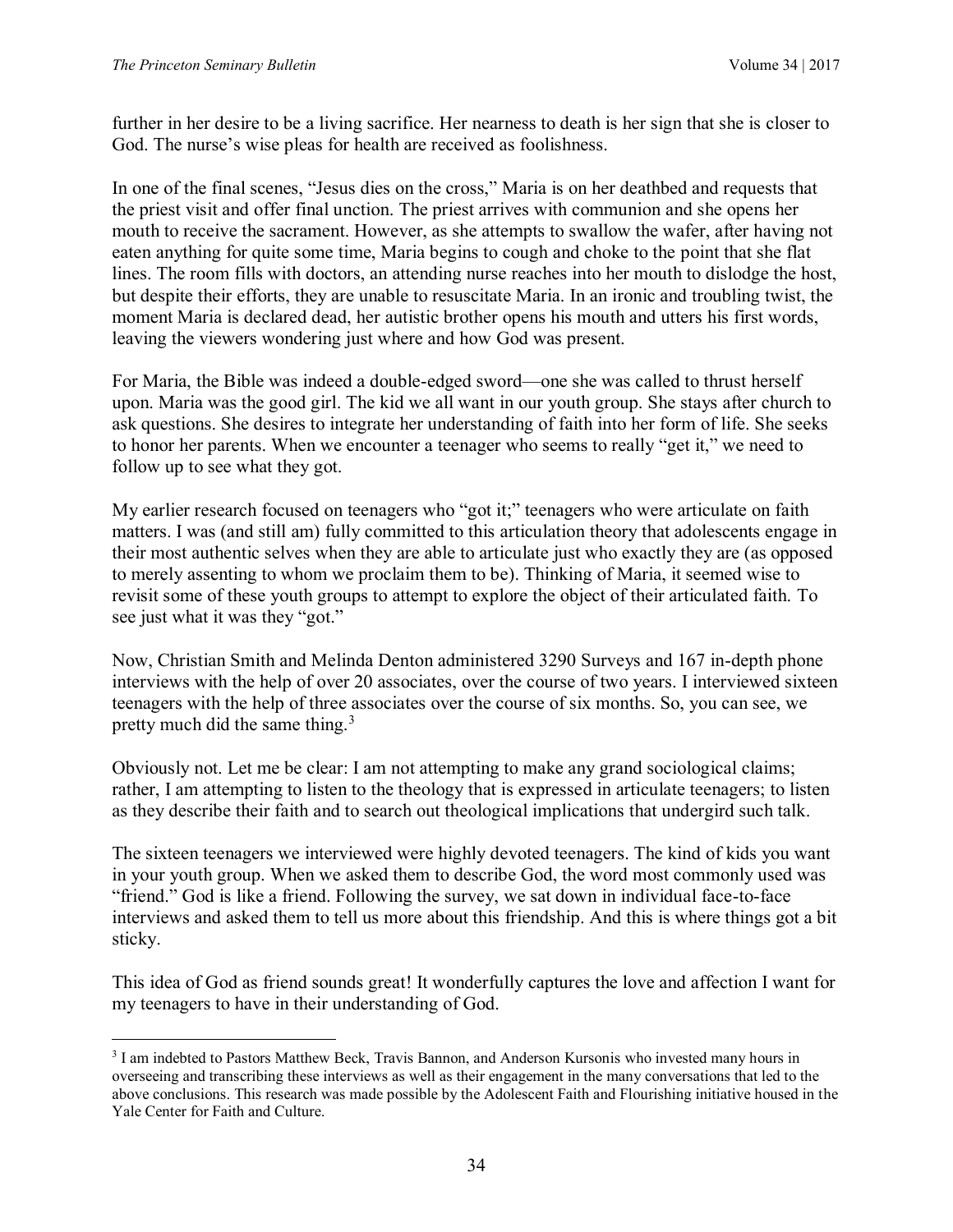But there's a problem. What if this friend is constantly tagging along, budding into your conversations? What if this friend was constantly asking to be introduced to your other friends? What if this friend wants you to repost every single one of their online statuses? What if this friend is counting the minutes between texts to see how long it takes you to respond to gauge your loyalty? Jesus is a friend who's really, super sensitive.

Many of the teenagers told stories about being ignored by a friend, or neglecting to include someone and how sad they felt. In an act of anthropomorphism, their feelings from these experiences were then transferred to God. In other words, God was not defining friendship; rather, the teenagers' understanding of friendship was defining God.

Nathan explained it this way:

So, if you're in relationship with any human…it might hurt if they don't talk about you when something comes up…If I say to all my friends on the track team, "I love that Micah runs on the team" and then Wyatt is standing right there…like me and Wyatt have a friendship and God and I have a friendship and so it hurts him because he could be disappointed in me.<sup>4</sup>

Vanessa explains:

 $\overline{a}$ 

I feel like I'd be sad if someone didn't mention my name if something had to do with me…so God in the same way…if something great happened that he had a part in and I was telling someone else…I think he'd be sad if we didn't mention  $Him.<sup>5</sup>$ 

You could sense the internal conflict as these teenagers attempted to rectify this easily disappointed friend with an all-loving God.

Annie sums this up nicely: "I mean, I think he's a little upset...like he's not upset, but...semidisappointed but not super-disappointed...he's not happy but sorta disappointed that you missed that opportunity but at the same time he presents other opportunities so he's very forgiving about it."<sup>6</sup> You can see the cognitive dissonance here.

While the concept of "friend" is generally thought to be a pleasant one, we would be remiss not to consider the role and function of *teenage* friendships. The recently coined word "frienemy" describes the adolescent friendship culture well. Consider the adolescent propensity towards jealousy should their friend Jesus spend more time with another person. Vanessa confesses:

<sup>4</sup> Nathan, in person interview by Matthew Beck, Travis Bannon, and Anderson Kursonis, College Wesleyan Church, November 2015.

<sup>5</sup> Vanessa, in person interview by Matthew Beck, Travis Bannon, and Anderson Kursonis, College Wesleyan Church, November 2015.

<sup>6</sup> Annie, in person interview by Matthew Beck, Travis Bannon, and Anderson Kursonis, College Wesleyan Church, November 2015.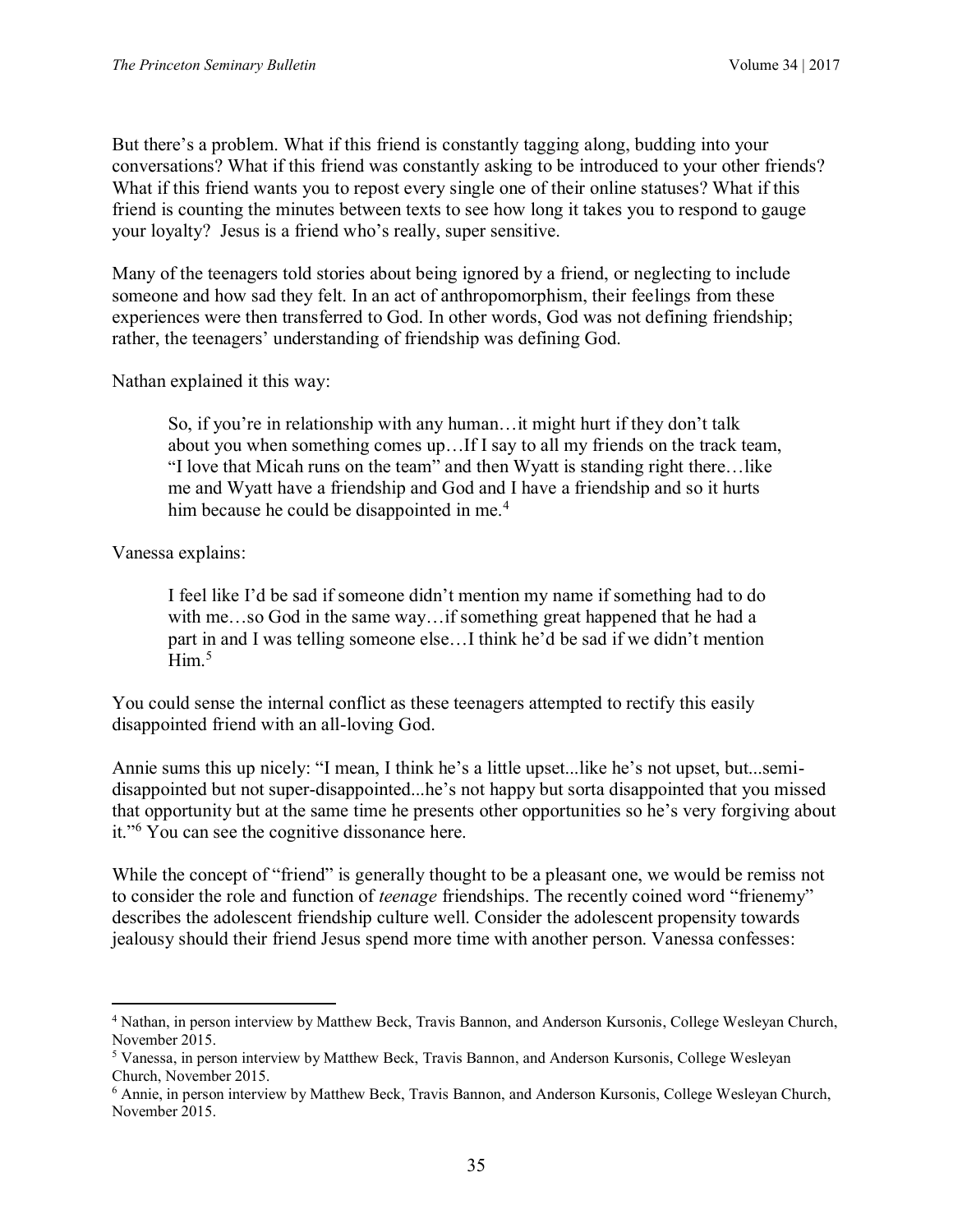$\overline{a}$ 

"When somebody else says that they heard from God I feel kinda like, *Ah man, why didn't I hear from God too? Why didn't God speak to me?* He spoke to this person."<sup>7</sup>

Vanessa acknowledges this kind of jealousy is not something she is necessarily proud of:

I know that it's not really a good way to think about it but when you're comparing your spiritual lives, I'm like *I go to church more than them,* or *I'm in the word more than they are,* or *I try so much harder than they do, and I still haven't heard from God. So why have they been called by God or spoken to by him, and I haven't?*<sup>8</sup>

If the Jesus of Moralistic Therapeutic Deism is a divine butler or the cosmic therapist Smith and Denton speak of, than the Jesus of Moralistic Therapeutic Pietism is that awkward friend slightly off to the side, watching my every move. Imagine a relationship where you are continually afraid of hurting one's feelings; a relationship where the other person is continually slipping in tests and opportunities to prove your love and loyalty. If I am in a relationship with another who is a) perfect and b) easily disappointed, either I am not going to last long, or I am going to be a miserable individual with a warped understanding of the Good News.

Sometimes, in our efforts to convince teenagers that God matters and is present and personal, we overcompensate and create God in our own image to the point that my understanding of the word "friend" over determines my understanding of God.

My fear is that in describing Christianity in our impassioned terms, we convince our young people that our faith is worth dying for but forget to show them how to live.

Just last week, an article commemorating the religious impact of Columbine emerged. Writer Alissa Wilkinson speaks of "the 'awesomeness of martyrdom" having been "converted into a kind of fantasy of oppression, wherein persecution is something to be wished for, not something to escape."<sup>9</sup> Alan Noble writing for The Atlantic in 2014 referred to the "evangelical persecution complex" and warned us of problematic Christian narratives of suffering that "fetishize suffering."<sup>10</sup> Noble explains how persecution can often be a sign to Evangelical Christians that they are doing something right. "The danger of this view," he writes, "is that believers can come to see victimhood as an essential part of their identity."

<sup>7</sup> Vanessa, in person interview by Matthew Beck, Travis Bannon, and Anderson Kursonis, College Wesleyan Church, November 2015.

<sup>8</sup> Vanessa, in person interview by Matthew Beck, Travis Bannon, and Anderson Kursonis, College Wesleyan Church, November 2015.

<sup>9</sup> Alissa Wilkinson, "After Columbine, Martyrdom Became a Popular Fantasy for Christian Teenagers," *Vox*, April 2017, accessed May 30, 2017, https://www.vox.com/culture/2017/4/20/15369442/columbine-anniversary-cassiebernall-rachel-scott-martyrdom.

<sup>&</sup>lt;sup>10</sup> Alan Noble, "The Evangelical Persecution Complex: The Theological and Cultural Roots of a Damaging Attitude in the Christian Community," *The Atlantic*, August 2014, accessed May 30, 2017,

https://www.theatlantic.com/national/archive/2014/08/the-evangelical-persecution-complex/375506/.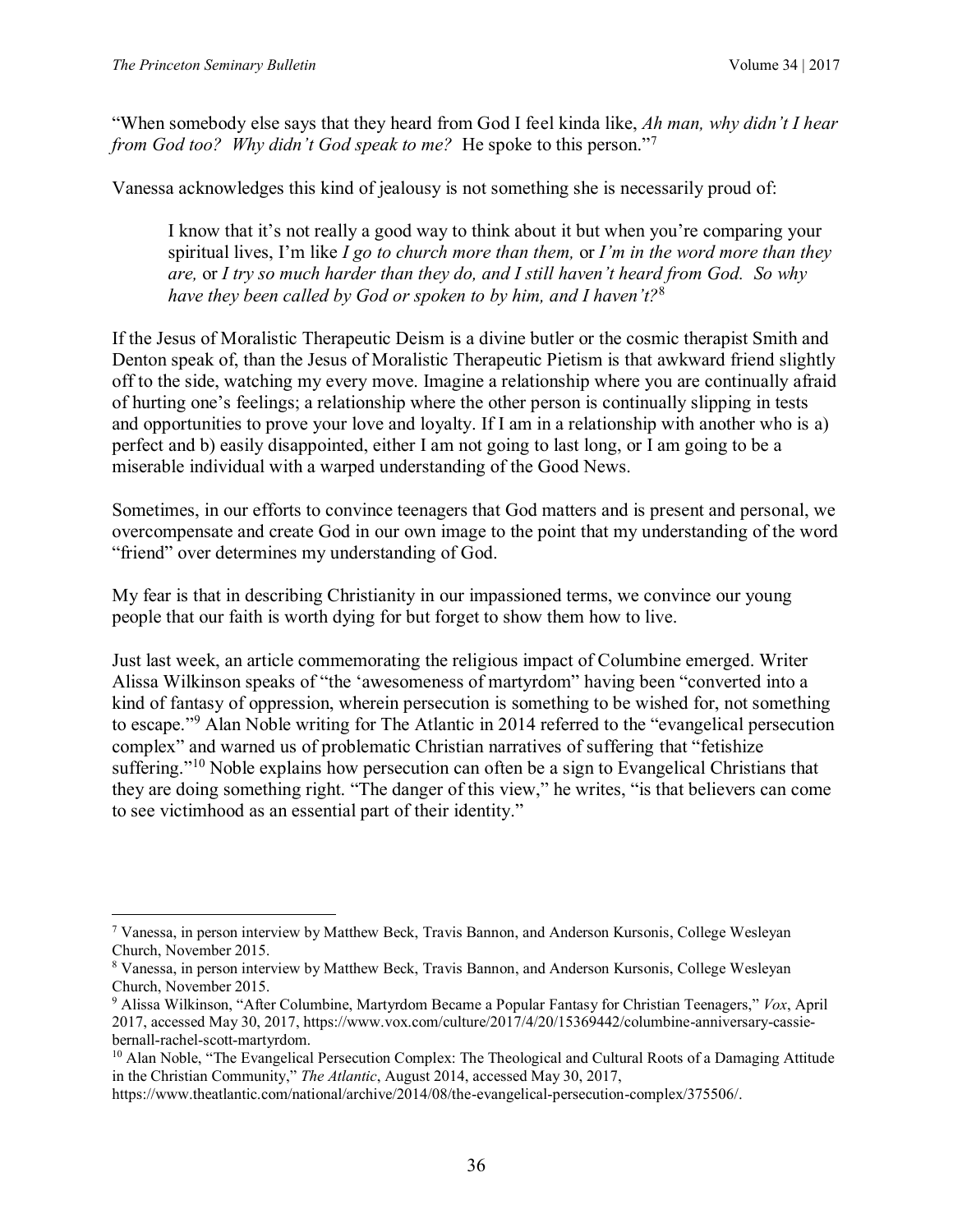Now, I don't want to get rid of the passion part. I hold onto that mindset that faith is worth risking your whole life for. And so, important questions emerge: How do I describe a God who is personal but not petty? How do I speak of a God who is passionate and also immutable?

Without letting go of this idea of a God who suffers with us, I think we need to reclaim the doctrine of immutability within the youth world—this idea that God is unchanging and that I cannot hurt God's feelings. Without immutability we are stuck with a God who loves us on Monday and is annoyed with us on Tuesday.

This is difficult for anyone to grasp—and teenagers in particular. Maria is missing the nuance of her priest's words. When I speak of the Good News, when I make feeble attempts to speak of an unspeakable God, I must find a way to speak with mystery and beauty without relying on a teenager's brain to be able to nuance my words. God is passionate. And God is unchanging.

This nuancing can be tricky for teenagers. Teenagers are not known for their subtly. This was made perfectly clear to me in my first youth ministry position while I was a seminary student. On a Sunday morning in front of a full youth room, a  $7<sup>th</sup>$  grade girl announced, "No offense, Amanda…" (you already know this is not going in a good direction). "No offence, Amanda, but I wouldn't be caught dead in that sweater you're wearing." I was speechless. However, my husband jumped in and said something along the lines of, "Well, I know you're not really a pink person, so maybe it's the pink?" He asked the young woman who was clad in black. "No," she said thoughtfully, "it's not just the pink. It's actually most of her wardrobe." And there you have it: subtlety at its finest.

We see evidence of this struggle with subtly and nuance in various neurological studies. A few years back, Neuropsychologist Deborah Yurgelun-Todd of Harvard University's McClean Hospital led a study mapping the differences between adolescent and adult brains. Using MRI technology, both adult and adolescent volunteers were shown a series of pictures of people's faces and asked to identify the emotion they saw in the facial expression. The team of neuropsychologists would observe brain patterns in connection with the emotions identified.<sup>11</sup> Here is an example of one of the photos shown.<sup>12</sup>



It was not a large study; nevertheless, Yurgelun-Todd was surprised by the discrepancies between adolescent and adult brains. Every single one of the adults in the study was able to correctly identify the emotion of fear in this photo. "The woman is afraid" was the response

 $\overline{a}$  $11$  Ibid.

<sup>&</sup>lt;sup>12</sup> "Inside the Teenage Brain: Interview with Deborah Yurgelun-Todd," PBS: Frontline, 2002, accessed May 30, 2017, http://www.pbs.org/wgbh/pages/frontline/shows/teenbrain/interviews/todd.html.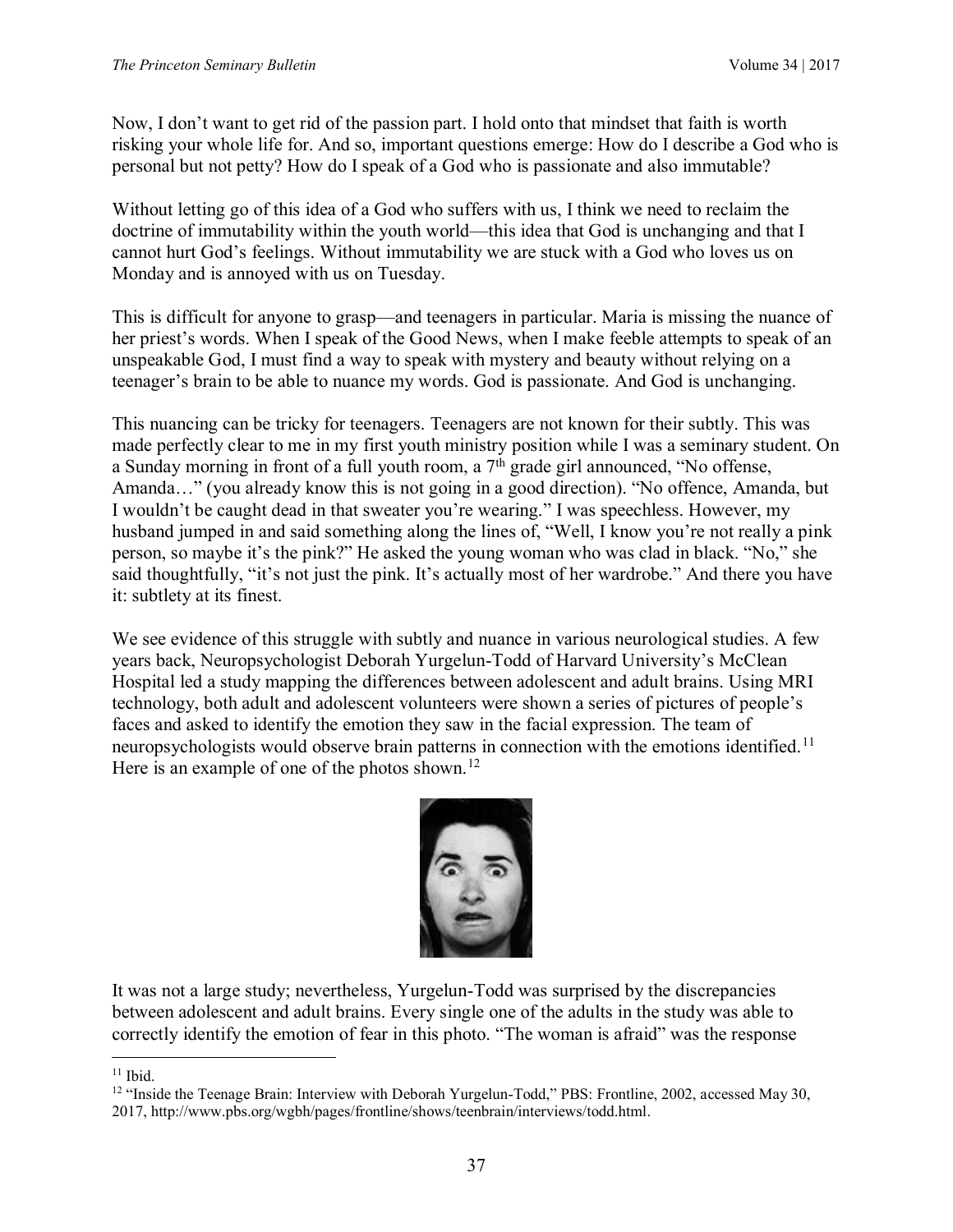given. The teenagers, however, were not able to come to the same conclusion. While there were a few teenagers who identified the emotion of fear, the other responses given were anger, sadness, surprise. What seemed clear to the adults in the study was not nearly as clear to the teenagers.

Furthermore, adolescent participants in the study used different parts of their brains to reach their conclusions. Adults relied upon their pre-frontal cortices—that area which we say carries out executive functions—the critical thinking part of our brains. Adolescents were operating out of their amygdala—that part of the brain associated with emotions—when exposed to the fearful faces<sup>13</sup>

To put it bluntly, what seemed perfectly clear to the adults was less clear to the adolescents involved in the study. That which we could easily identity with our prefrontal cortices was interpreted by a more visceral reaction for our teenagers. Simply put, when I think I am expressing fear or concern, they might hear disappointment or anger. So how do we speak of the mystery of the gospel, the hope from sin, the grace of penance, while still serving as responsible curators of the adolescent brain?

I say, "friend," and they hear, "frienemy."

I say "sacrifice," and Maria hears "stop eating."

The more impassioned my language, the more careful I must be with my words, tone, and facial expressions. I want Maria to know of the passionate fidelity God has towards her. I also want her to know that God has that same passionate fidelity for her younger Autistic brother, and that the goodness of God is not a zero-sum game. She does not give up her life so that her brother might have more life. There is enough life to go around because that is who God is. Moreover, God has that same passionate fidelity toward God's self. God is unchanging.

I want Maria to nuance her understanding of sacrifice according to the story of her namesake, Mary the mother of Jesus. Mary's "may it be done to me according to as you have said" is not a story about Mary ceasing to be; rather, she expresses an openness for the fullness of God to dwell within the fullness of her own person.

This is what I want for my own children. I want my children to grasp the passion of Christ. I want them to know that there is a passionate fidelity that God extends to God's children. God is faithful to you. God is faithful to me. And I also want them to know that God is faithful to God's self. God is immutable. God is unchanging.

Immutability is not a youth group friendly word: after all, is there anything more mutable than a teenager? What does it mean to speak of an unchangeable God to mutating teenagers? Unchanging. Unchangeable. I wonder if in our efforts to convince teenagers that God is with us and God is for us, we forget that God is not contingent on us. And this God is unchanging. God is passionately faithful to me, and God is passionately faithful to God's self.

 $\overline{a}$  $13$  Ibid.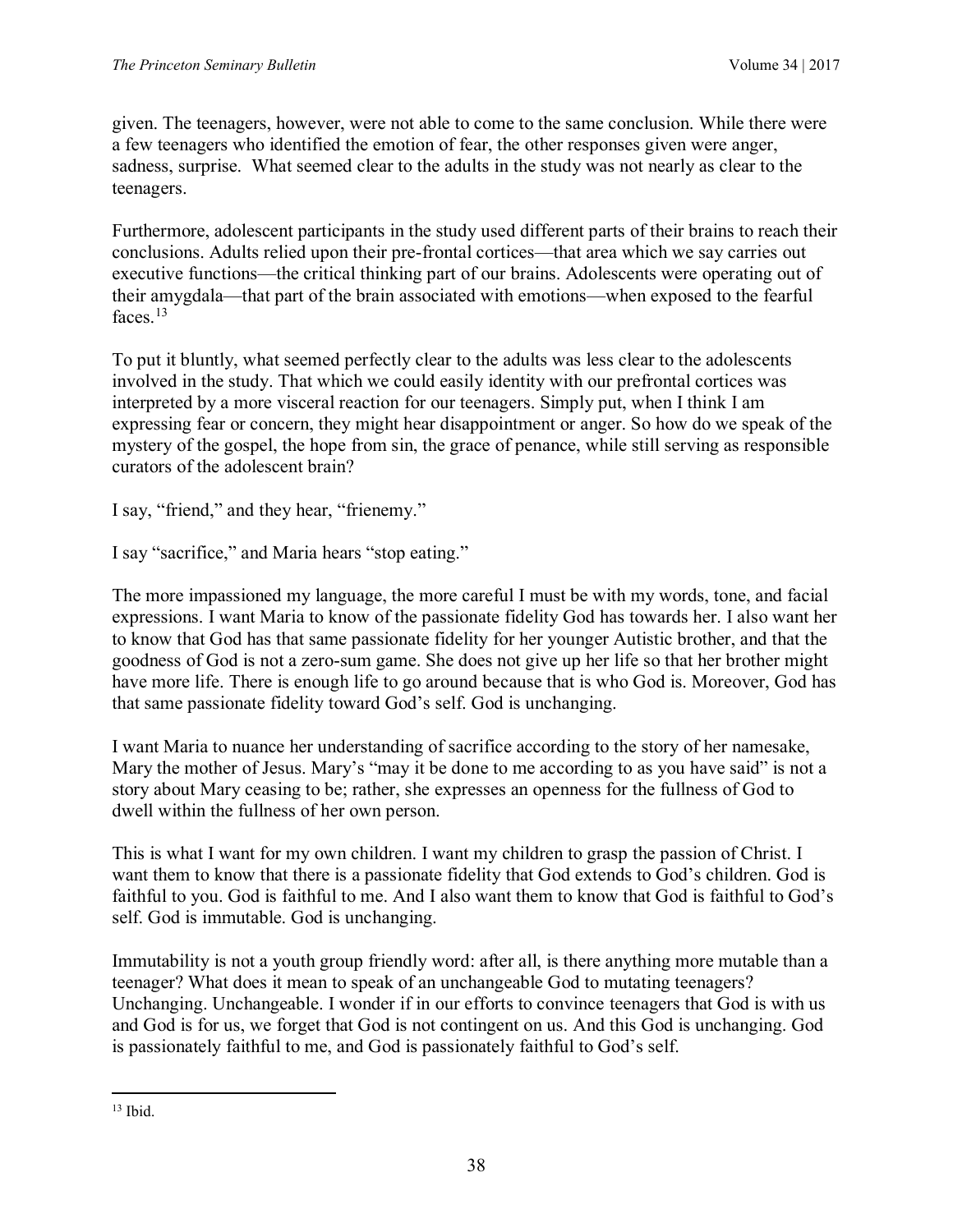$\overline{a}$ 

Immutability is a tricky term. It's one that immediately sends me to my rolodex of Bible stories, searching out the stories where God has changed, tempered, adjusted. At first glance the immutability of God appears to threaten the passion of God. I want a God that is moved by me and who grows in compassion. I would like to think that perhaps the words I pray could somehow prompt change.

My 9-year-old is prone to ear infections. He recently had a particularly painful episode that left doctors scratching their heads on how to help him. As I was tucking him in that night Sam said, "I know God has compassion for me when he sees I have an earache. But do you think it's possible that God could know what it's like to *actually feel* just how painful it is? Do you think he could feel it so that he has even *more* compassion for me?"

Sam doesn't just want a God who is compassionate; he wants a God who grows in compassion because of what Sam is experiencing. Sam wants God to change.

Sam wants a mutable God. I want Sam to know a mutable God. I want Sam to know of the God who suffers with him. I want Sam to know a mutable God. I also want Sam to know an immutable God. I want Sam to know that the passion of God is not contingent on Sam's actions. I want Sam to know that he cannot hurt God's feelings, that God is God regardless of what Sam does, and that God is glorified whether Sam glorifies him or not.

My initial reaction to the doctrine of immutability is one of discomfort. But just as our teens read their understanding of friendship into how they see God, so too am I tempted to read my understanding of immutability into how I see God, to let immutability define God rather than the other way around.

And so just as God informs us on what true friendship means, so God informs us on what immutable means. Immutability is not defined in a dictionary, it is defined by God. And God, we see, is passionately immutable.

Characteristics of God do not exist in a vacuum. They cannot be lined up in neat columns. Attempting to give us something tangible to grasp, we systematize what we believe about God, oftentimes ordering it neatly to fit a fifteen-week syllabus. But, as Kate Sonderegger writes, "The attributes of God, though unique, are also indivisible."<sup>14</sup> You cannot have one without the other. And so, God is passionate. And God is immutable. And God is passionately immutable. God is immutably passionate.

And so we recall the story of the lost son and we remember the father who waits, who watches, and when he sees his son, is moved with compassion and runs. A passionate God runs. An immutably passionate God *always* runs. Do you hear the good news in immutability?

Words matter. Let's keep saying that God is a friend--but unlike any other friend we have ever known. God is a parent—but unlike any parent we have ever known. God is unchanging—but unlike anything unchanging we have ever seen before. Let us also occasionally remove the

<sup>14</sup> Katherine Sonderegger, *Systematic Theology, Vol 1, The Doctrine of God* (Minneapolis: Fortress Press, 2015), 299.